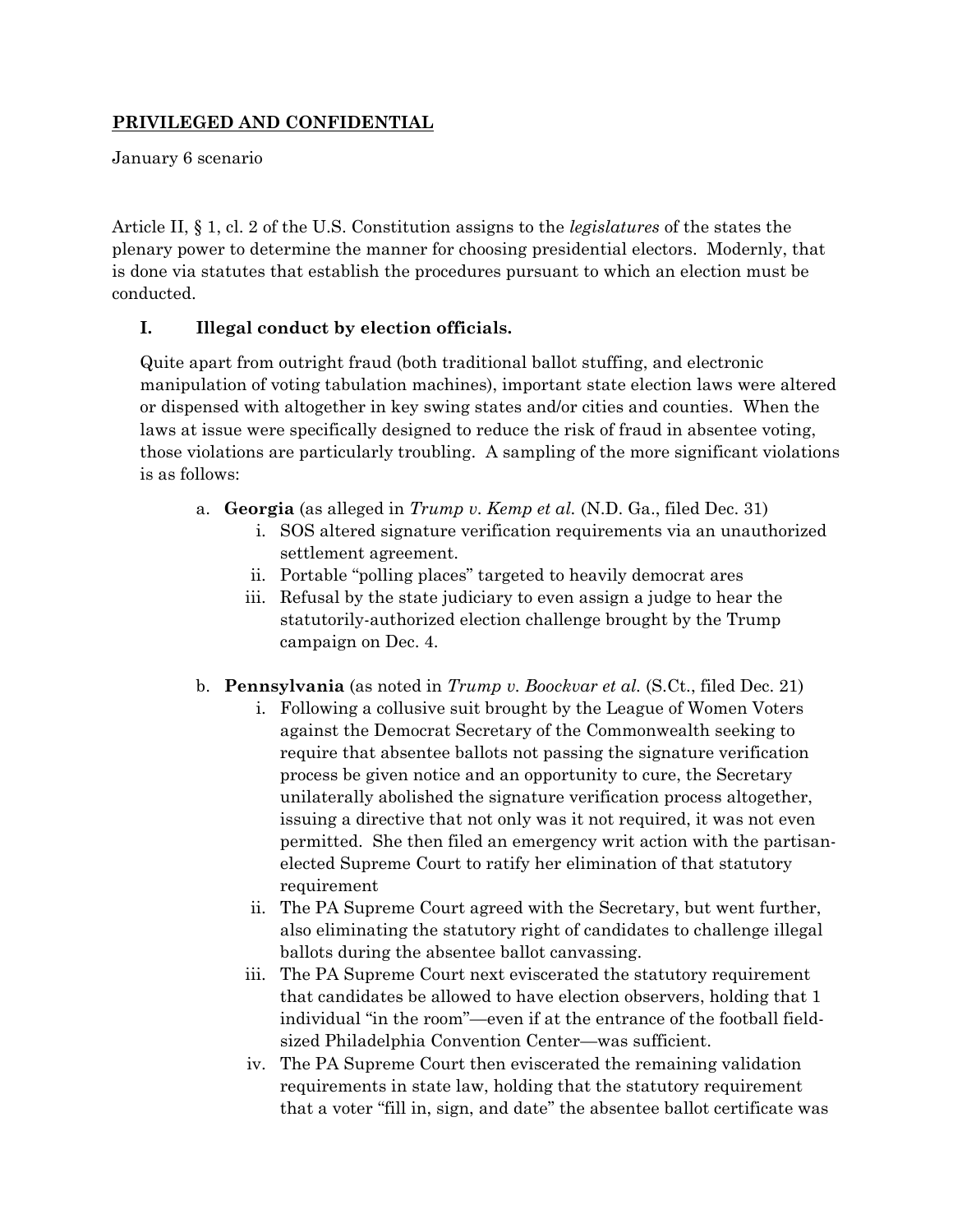unenforceable because "fill in" was ambiguous, and because the date requirement served no purpose, in its view.

- c. **Wisconsin** (as noted in two cert petitions, *Trump v. Biden*, filed on Dec. 29, and *Trump v. Wisc. Elections Comm'n*, filed on Dec. 30)
	- i. The use of unmanned drop boxes, not authorized in Wisconsin law
	- ii. The use of so-called "human drop boxes", also not authorized in Wisconsin law, and utilized in "Democracy in the Park" efforts coordinated by Dane County (Madison) election officials and the Biden campaign.
	- iii. Allowed election officials to add missing information to absentee voter or witness declarations, contrary to law, which says such ballots must not be counted.
	- iv. Dane and Milwaukee County clerks recommended that voters fraudulently claim to be "indefinitely confined" in order to avoid voter id requirements.

# **d. Michigan**

- i. Mailed out absentee ballots to every registered voter, contrary to statutory requirement that voter apply for absentee ballots
- ii. Established remote drop boxes only in heavily Democrat precincts, without the statutorily mandated video surveillance.
- iii. Absentee ballots delivered at 3 am were counted without affording candidates the opportunity to observe, contrary to state law

## **e. Arizona**

i. Federal court reduced Arizona's 29-day-before-election registration requirement

# **f. Nevada**

i. Machine inspection of signatures, rather than the uman inspection of signatures mandated by state law, was allowed.

Because of these illegal actions by state and local election officials (and, in some cases, judicial officials, the Trump electors in the above 6 states (plus in New Mexico) met on December 14, cast their electoral votes, and transmitted those votes to the President of the Senate (Vice President Pence). There are thus dual slates of electors from 7 states.

# **II. The Constitutional and Statutory Process for Opening and Counting of Electoral Votes.**

a. **The 12th Amendment** provides that "the President of the Senate shall, in the presence of the Senate and House of Representatives, open all the certificates and the votes shall then be counted."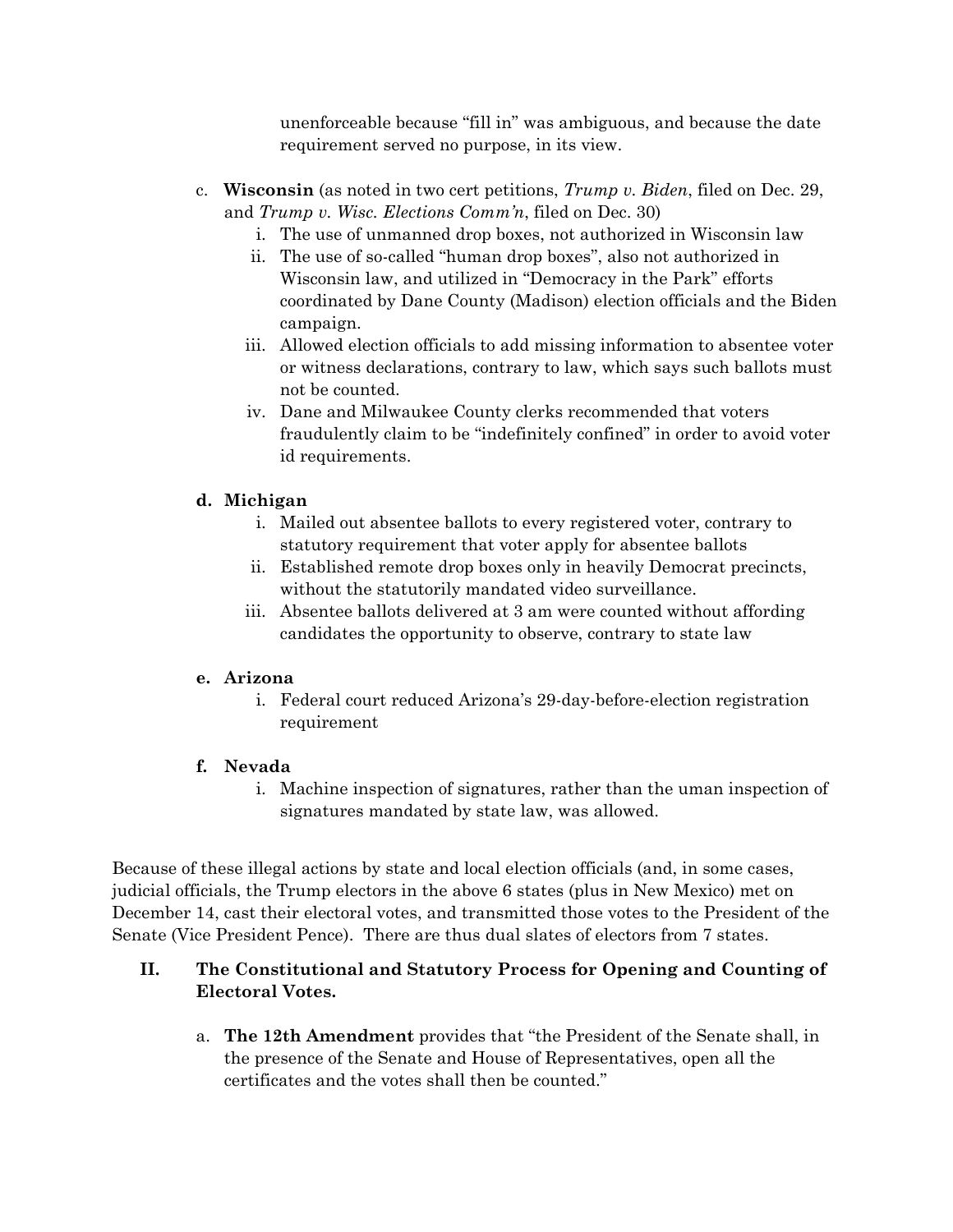- i. There is very solid legal authority, and historical precedent, for the view that the President of the Senate does the counting, including the resolution of disputed electoral votes (as Adams and Jefferson did while Vice President, regarding their own election as President), and all the Members of Congress can do is watch.
- b. The Electoral Count Act of 1887, which is likely unconstitutional, provides:

If more than one return or paper purporting to be a return from a State shall have been received by the President of the Senate, those votes, and those only, shall be counted which shall have been regularly given by the electors who are shown by the determination mentioned in section 5 of this title [the so-called "safe harbor" provision] to have been appointed, if the determination in said section provided for shall have been made, or by such successors or substitutes, in case of a vacancy in the board of electors so ascertained, as have been appointed to fill such vacancy in the mode provided by the laws of the State; but in case there shall arise the question which of two or more of such State authorities determining what electors have been appointed, as mentioned in section 5 of this title, is the lawful tribunal of such State, the votes regularly given of those electors, and those only, of such State shall be counted whose title as electors the two Houses, acting separately, shall concurrently decide is supported by the decision of such State so authorized by its law; and in such case of more than one return or paper purporting to be a return from a State, if there shall have been no such determination of the question in the State aforesaid, then those votes, and those only, shall be counted which the two Houses shall concurrently decide were cast by lawful electors appointed in accordance with the laws of the State, unless the two Houses, acting separately, shall concurrently decide such votes not to be the lawful votes of the legally appointed electors of such State. But if the two Houses shall disagree in respect of the counting of such votes, then, and in that case, the votes of the electors whose appointment shall have been certified by the executive of the State, under the seal thereof, shall be counted.

> i. This is the piece that we believe is unconstitutional. It allows the two houses, "acting separately," to decide the question, whereas the 12th Amendment provides only for a joint session. And if there is disagreement, under the Act the slate certified by the "executive" of the state is to be counted, regardless of the evidence that exists regarding the election, and regardless of whether there was ever fair review of what happened in the election, by judges and/or state legislatures. That also places the executive of the state above the legislature, contrary to Article II.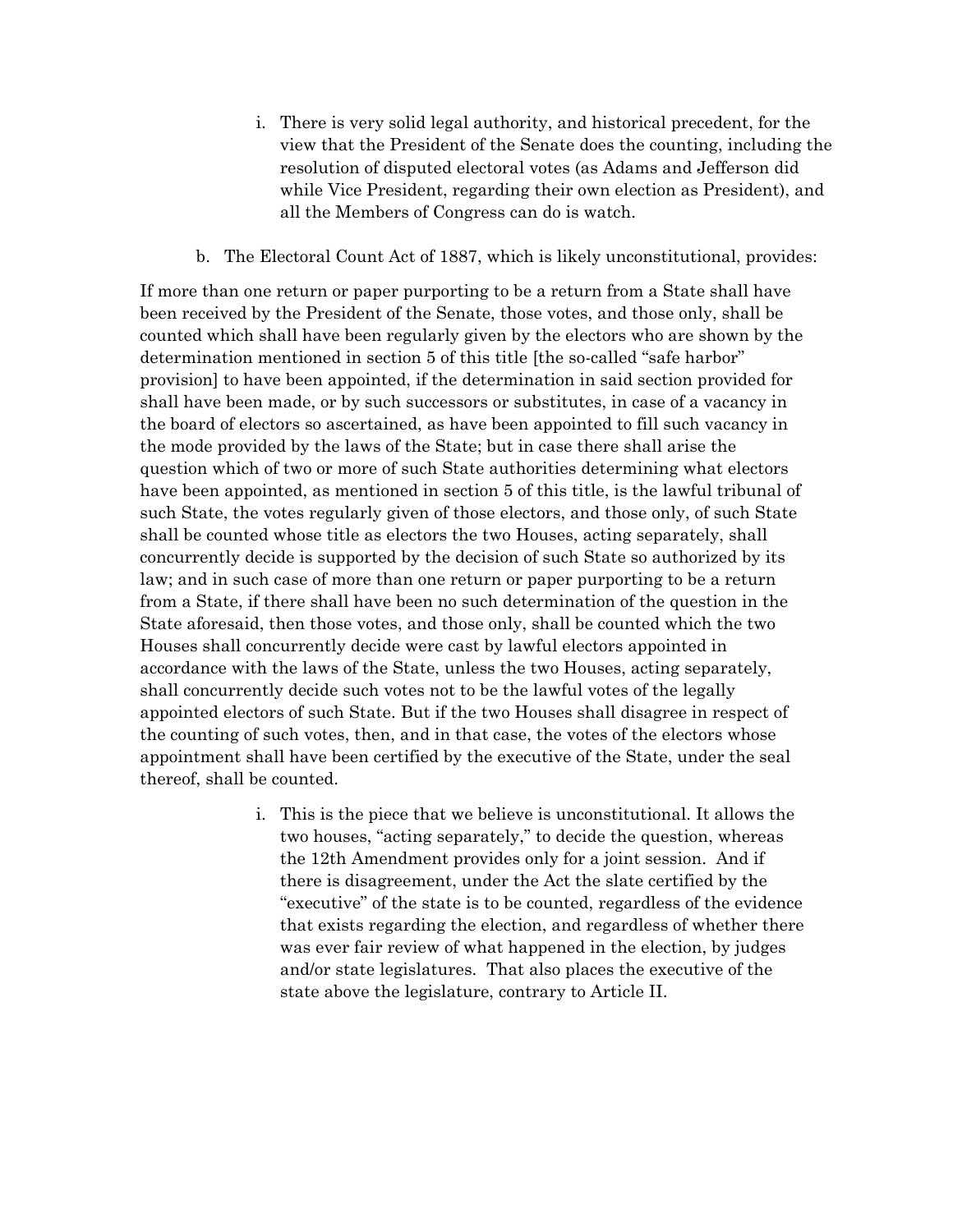#### **III. War Gaming the Alternatives.**

- a. VP Pence opens the ballots, counts those certified by the State executive, and does not receive any objections meeting the requirements of the Electoral Count Act. **BIDEN WINS 306-232.**
- b. VP Pence opens the ballots, receives objections to the 7 states with multiple ballots. The two bodies adjourn to their separate chambers and decide which slate of electors to count.
	- i. House votes to count the Biden slate; Senate votes to count the Biden slate as well (depending on Georgia election, only 1-3 Republicans voting with the Democrats would yield this result. **BIDEN WINS 306- 232.**
	- ii. House votes to count the Biden slate; Senate votes to count the Trump slate. Under the Electoral Count Act, because the two houses do not agree, the slate certified by the "executive" prevails. **BIDEN WINS 306-232.**
	- iii. House votes to count the Biden slate; there is a filibuster in the Senate (contrary to the time limits of the Electoral Count Act). Stand-off until the filibuster ended by a cloture vote, which would only take 10- 12 Republican Senators to accomplish. After the cloture vote, either i or ii above. **BIDEN WINS 306-232.**
- c. VP Pence opens the ballots, determines on his own which is valid, asserting that the authority to make that determination under the  $12<sup>th</sup>$  Amendment, and the Adams and Jefferson precedents, is his alone (anything in the Electoral Count Act to the contrary is therefore unconstitutional).
	- i. If State Legislatures have certified the Trump electors, he counts those, as required by Article II (the provision of the Electoral Count Act giving the default victory to the "executive"-certified slate therefore being unconstitutional). Any combination of states totaling 38 elector votes, and **TRUMP WINS.**
	- ii. If State Legislatures have not certified their own slates of electors, VP Pence determines, based on all the evidence and the letters from state legislators calling into question the executive certifications, decides to count neither slate of electors. (Note: this could be done with he gets to Arizona in the alphabetical roster, or he could defer Arizona and the other multi-slate states until the end, and then make the determination). At the end of the count, the tally would therefore be 232 for Trump, 222 for Biden. Because the 12th Amendment says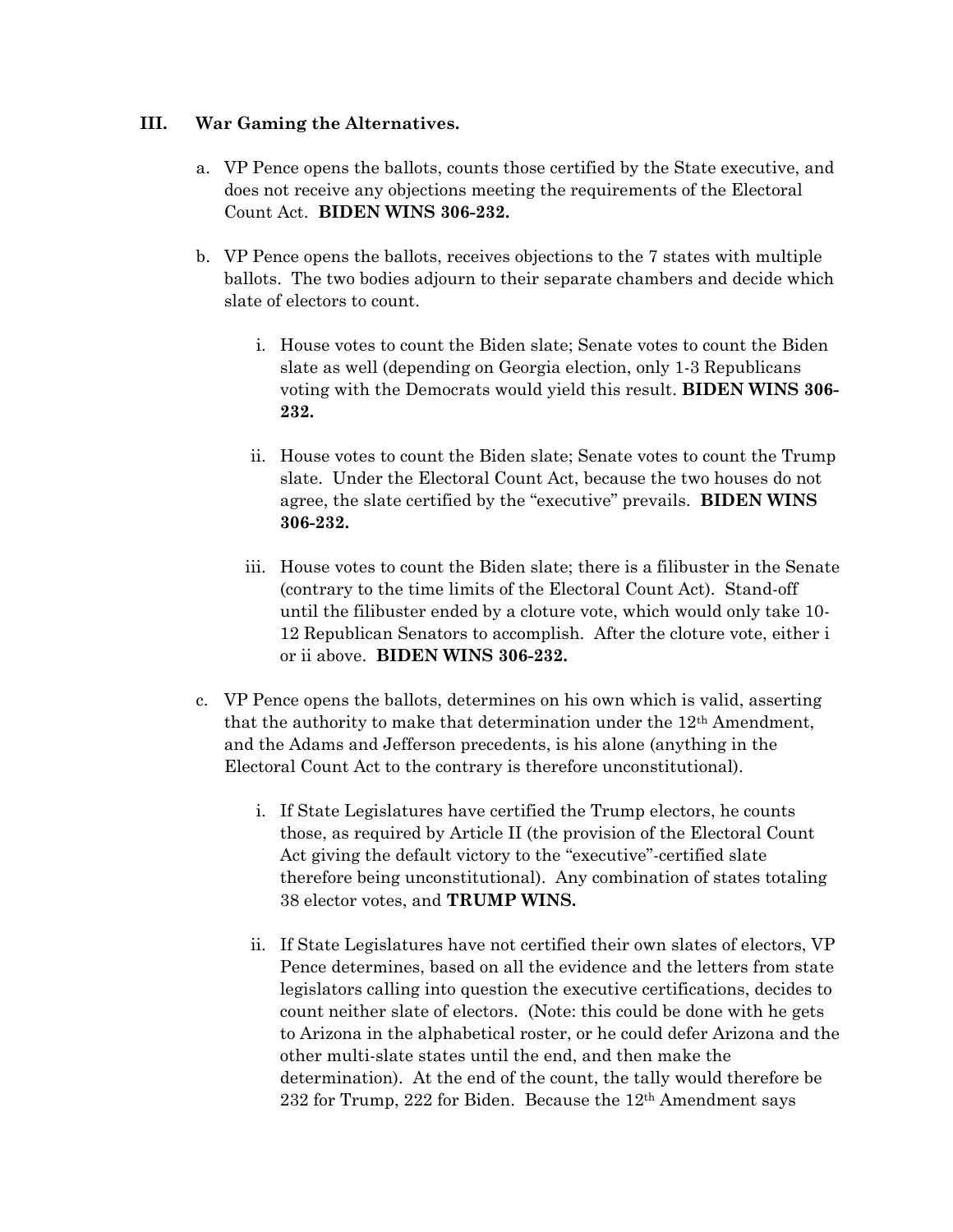"majority of electors *appointed*," having determined that no electors from the 7 states were appointed (a position in accord with that taken by Harvard Law Professor Laurence Tribe [\(here\)](https://verdict.justia.com/2020/09/30/no-republicans-cannot-throw-the-presidential-election-into-the-house-so-that-trump-wins)), **TRUMP WINS.**

- iii. Alternatively, VP Pence determines that because multiple electors were appointed from the 7 states but not counted because of ongoing election disputes, neither candidate has the necessary 270 elector votes, throwing the election to the House. *IF the Republicans in the State Delegations stand firm*, the vote there is 26 states for Trump, 23 for Biden, and 1 split vote. **TRUMP WINS.**
- d. VP Pence determines that the ongoing election challenges must conclude before ballots can be counted, and adjourns the joint session of Congress, determining that the time restrictions in the Electoral County Act are contrary to his authority under the 12<sup>th</sup> Amendment and therefore void. Taking the cue, state legislatures convene, order a comprehensive audit/investigation of the election returns in their states, and then determine whether the slate of electors initially certified is valid, or whether the alternative slate of electors should be certified by the legislature, exercise authority it has directly from Article II and also from 3 U.S.C. § 2, which provides:

"Whenever any State has held an election for the purpose of choosing electors, and has failed to make a choice on the day prescribed by law, the electors may be appointed on a subsequent day in such a manner as the legislature of such State may direct."

- i. If, after investigation, proven fraud and illegality is insufficient to alter the results of the election, the original slate of electors would remain valid. **BIDEN WINS.**
- ii. If, on the other hand, the investigation proves to the satisfaction of the legislature that there was sufficient fraud and illegality to affect the results of the election, the Legislature certifies the Trump electors. Upon reconvening the Joint Session of Congress, those votes are counted and **TRUMP WINS.**

## IV. **BOLD, Certainly. But this Election was Stolen by a strategic Democrat plan to systematically flout existing election laws for partisan advantage; we're no longer playing by Queensbury Rules, therefore.**

The main thing here is that VP Pence should exercise his 12th Amendment authority without asking for permission – either from a vote of the joint session or from the Court. Let the other side challenge his actions in court, where Tribe (who in 2001